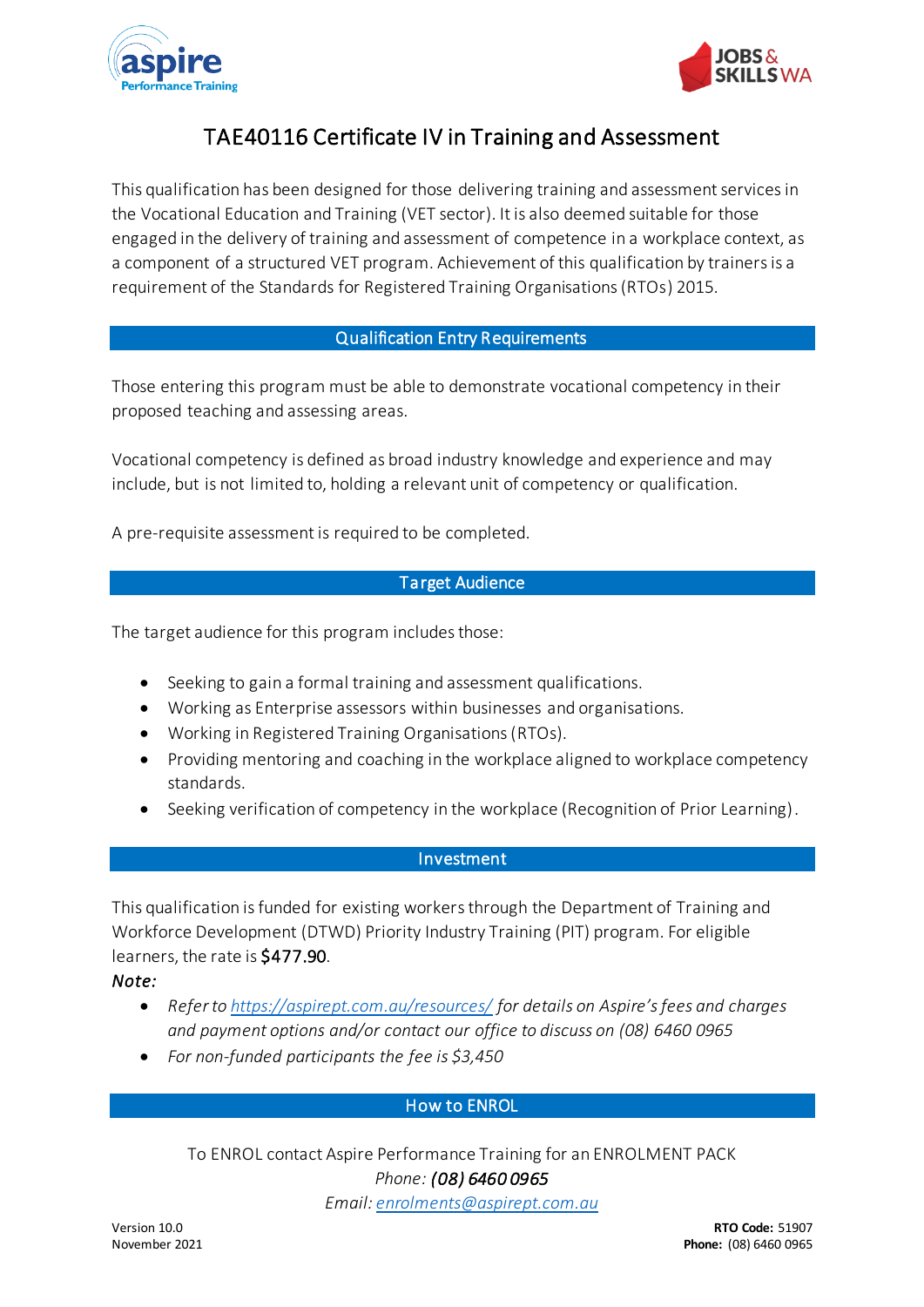



# TAE4 0 1 1 6 Progra m Sc hedule 2022

| TAE40116 CERTIFICATE IV IN TRAINING AND ASSESSMENT                | <b>Time:</b> $9:00am - 4:30pm$                                          |
|-------------------------------------------------------------------|-------------------------------------------------------------------------|
|                                                                   | <b>Location:</b> Domain Training Room, 1/29 Station St, Subiaco WA 6008 |
| <b>Facilitator:</b> Desmond Lucas   Desmond.Lucas@aspirept.com.au | Lunch not provided                                                      |

| <b>MODULE</b>            |                                      |                                 |                 | DATE OPTIONS    |                 |  |  |  |
|--------------------------|--------------------------------------|---------------------------------|-----------------|-----------------|-----------------|--|--|--|
|                          |                                      | UNITS                           | <b>COHORT 1</b> | <b>COHORT 2</b> | <b>COHORT 3</b> |  |  |  |
| <b>MODULE 1 - 4 Days</b> | Introduction to Training & Assessing | TAEDEL301, TAEASS402            | 10-13 January   | $9-12$ May      | 12-15 September |  |  |  |
|                          |                                      |                                 | 31 Jan-3 Feb    | 23-26 May       | 27-30 September |  |  |  |
| <b>MODULE 2 - 4 Days</b> | <b>Training Design</b>               | TAEDES401, TAEDES402, TAELLN411 | 21-24 February  | 20-23 June      | 10-13 October   |  |  |  |
| <b>MODULE 3 - 4 Days</b> | <b>Training Delivery</b>             | TAEDEL401, TAEDEL402            | $21-24$ March   | 25-28 July      | 14-17 November  |  |  |  |
| <b>MODULE 4 - 3 Days</b> | Assessment Design                    | TAEASS401, TAEASS502, TAEASS403 | 26-28 April     | 22-24 August    | 12-14 December  |  |  |  |

|              | <b>JANUARY</b> |    |                 |    |    |     |         | <b>FEBRUARY</b> |     |     |    |              |    |    |         | MARCH        |    |    |    |    |    |                 |    | APRIL |        |          |    |              |  |                 |    | MAY |    |    |    |                |    |    |    | <b>JUNE</b> |         |  |  |  |  |  |  |  |
|--------------|----------------|----|-----------------|----|----|-----|---------|-----------------|-----|-----|----|--------------|----|----|---------|--------------|----|----|----|----|----|-----------------|----|-------|--------|----------|----|--------------|--|-----------------|----|-----|----|----|----|----------------|----|----|----|-------------|---------|--|--|--|--|--|--|--|
| M            |                | W  |                 |    |    |     |         |                 | W   |     |    |              |    | М  |         | W            |    |    |    |    | М  |                 | W  |       |        |          |    |              |  | W               |    |     |    |    | М  |                |    |    |    |             |         |  |  |  |  |  |  |  |
|              |                |    |                 |    |    |     |         |                 |     |     |    |              | h  |    |         |              |    |    |    | b  |    |                 |    |       |        |          | -3 |              |  |                 |    |     |    |    |    |                |    |    |    |             |         |  |  |  |  |  |  |  |
|              |                |    |                 |    |    |     |         | 8               |     |     |    |              |    |    | 8       | 9            | 10 | 11 |    | 13 | 4  |                 | 6  |       | 8      | $\Omega$ | 10 |              |  |                 |    |     |    | 8  |    |                |    | Q  | 10 |             | $\perp$ |  |  |  |  |  |  |  |
|              |                |    |                 |    |    |     | $\pm 4$ | 15              |     |     |    | 19           | 20 | 14 | 15      | 16           |    | 18 | 19 | 20 | 11 |                 |    | 14    |        | 16       |    |              |  |                 |    |     |    |    |    | 14             |    | 16 |    | 18          | -19     |  |  |  |  |  |  |  |
| $17 \mid 18$ |                | 19 |                 |    |    |     | -44     | 22F             | -23 | -24 | 25 | $26 \mid 27$ |    | 21 | 22 23   |              | 24 | 25 | 26 | 27 | 18 | 19              | 20 |       | $22 -$ | 23       | 24 | 16           |  | 18 <sup>1</sup> | 19 | 20  |    | 22 |    | $\sim$ $\perp$ |    |    | 24 | 25          | 26      |  |  |  |  |  |  |  |
| $24 \mid 25$ |                | 26 | 27 <sub>1</sub> | 28 | 29 | -30 | 28      |                 |     |     |    |              |    |    | $28$ 29 | $30 \mid 31$ |    |    |    |    | 25 | 26 <sub>1</sub> | 27 | 28    | 29     | 30       |    |              |  |                 |    |     | 28 | 29 | 27 | 28             | 29 | 30 |    |             |         |  |  |  |  |  |  |  |
| 31           |                |    |                 |    |    |     |         |                 |     |     |    |              |    |    |         |              |    |    |    |    |    |                 |    |       |        |          |    | $30 \mid 31$ |  |                 |    |     |    |    |    |                |    |    |    |             |         |  |  |  |  |  |  |  |

| JULY     |    |    |    |                 |    |    |    | AUGUST |              |    |    |    |    |    |    | <b>SEPTEMBER</b> |     |              |    |    |    |                      |     | <b>OCTOBER</b> |            |              |    |    |    |    |    | <b>NOVEMBER</b> |    |    |    |                 |    |    |              | <b>DECEMBER</b> |                              |  |  |  |  |  |  |
|----------|----|----|----|-----------------|----|----|----|--------|--------------|----|----|----|----|----|----|------------------|-----|--------------|----|----|----|----------------------|-----|----------------|------------|--------------|----|----|----|----|----|-----------------|----|----|----|-----------------|----|----|--------------|-----------------|------------------------------|--|--|--|--|--|--|
| М        |    |    |    |                 |    |    |    |        |              |    |    |    |    | M  |    | W                |     |              |    |    | M  |                      | W   |                |            |              |    | М  |    |    |    |                 |    |    | M  |                 |    |    |              |                 | $\zeta$                      |  |  |  |  |  |  |
|          |    |    |    |                 |    |    |    |        |              |    |    | b  |    |    |    |                  |     |              |    |    |    |                      |     |                |            |              |    |    |    |    |    |                 |    | b  |    |                 |    |    |              |                 | $\left( \frac{1}{2} \right)$ |  |  |  |  |  |  |
| $4 \mid$ |    | 6  |    | 8               | Q  |    | 8  | Q      |              |    |    |    | 14 |    | b  |                  | 8   | 9            |    |    |    |                      |     |                |            | 8            | Q  |    | 8  | 9  | 10 | 11              |    |    |    | 6               |    | 8  | 9            | 10              |                              |  |  |  |  |  |  |
|          |    |    | 14 |                 | 16 |    |    | 16     |              | 18 | 19 | 20 |    |    |    |                  |     | 16           |    | 18 |    |                      | TV. |                | $\vert$ 14 | $15 \mid 16$ |    |    | 15 | 16 |    | 18              | 19 | 20 |    |                 |    |    | 16           |                 | 18                           |  |  |  |  |  |  |
| 18       | 19 | 20 |    | 22 <sub>1</sub> | 23 | 24 |    | 23     | 24           | 25 | 26 | 27 | 28 | 19 | 20 | 21               | -22 | 23           | 24 | 25 |    | $18+$                |     |                |            |              |    | 21 | 22 | 23 | 24 | 25              | 26 |    | 19 | 20 <sup>1</sup> | 21 | 22 | 23           |                 | $24 \mid 25$                 |  |  |  |  |  |  |
| 25       |    | 27 |    | 29              | 30 | 31 | 29 |        | $30 \mid 31$ |    |    |    |    | 26 |    | 28               |     | $29 \mid 30$ |    |    |    | $24 \mid 25 \mid 26$ |     | $\frac{27}{2}$ | 28         | 29           | 30 | 28 | 29 | 30 |    |                 |    |    | 26 | 27 <sub>1</sub> | 28 | 29 | $30 \mid 31$ |                 |                              |  |  |  |  |  |  |
|          |    |    |    |                 |    |    |    |        |              |    |    |    |    |    |    |                  |     |              |    |    | 31 |                      |     |                |            |              |    |    |    |    |    |                 |    |    |    |                 |    |    |              |                 |                              |  |  |  |  |  |  |